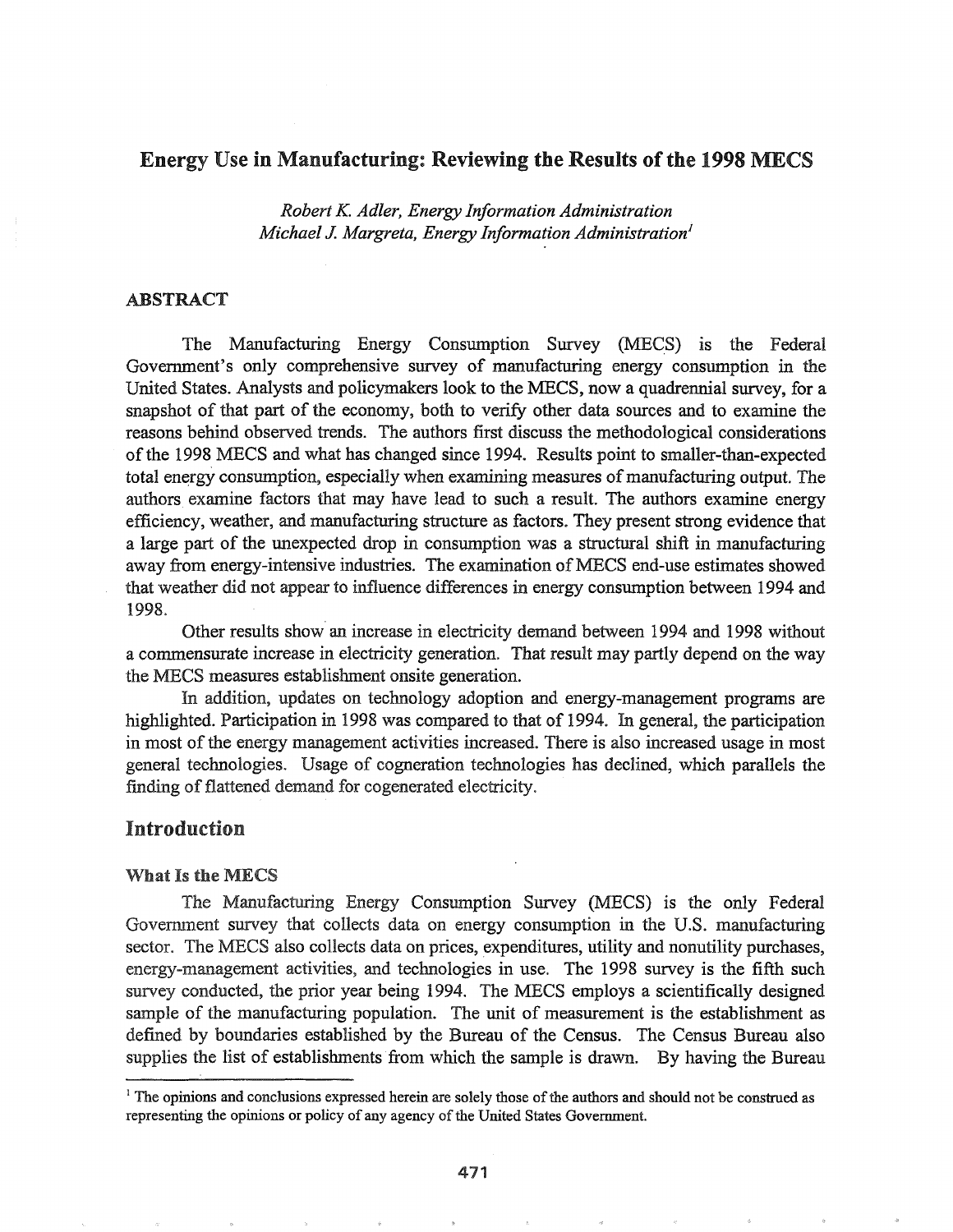conduct and process the survey, the Energy Infonnation Administration (EIA) is able to furnish respondents strict confidentiality assurances.

### What's Different

Due to budgetary reductions, the sample size for the MECS has decreased for the first time, changing from approximately 22,000 to 18,000. This decrease necessitated a reduction in the amount of geographical detail that that could be tabulated. In 1994, the MECS had detail at the level of nine Census Divisions for many of its estimates, but for 1998, the extent of geographic detail was scaled back to four Census Regions.

Since 1997, the Federal Government has required agencies to shift their classification of industries to the North American Industry Classification System (NAICS) from the Standard Industrial Classification (SIC) system. The purposes of the switch were to recognize the new industries brought about by technological advances, emphasize process similarity rather than product, better delineate the more than 150 new service industries, and provide data comparability with the other countries of North America.

The number of industries shown separately for the MECS in 1998 is 57 NAICS 3-, 4-, and 6-digit types. In 1994, the number of industries was 72 2-, 3-, and 4-digit SIC industry groups and. industries. This decrease was again necessitated partly by a decrease in the sample. Because the MECS has switched from SIC to NAICS, the 1998 MECS has bridge tables that show manufacturing consumption on an SIC basis to allow national comparisons with the NAICS basis. To accommodate an SIC basis for 1998 data, some establishments were sampled that were no longer considered part of the manufacturing base under NAICS.

EIA must constantly update the MECS in the face of changing requirements for data brought about by a very fluid energy economy.. Changes in industry structure led to modifications in how the MECS collects data on energy-management activities. Due to electric industry restructuring, it is likely that utility-sponsored demand-side management programs either would be phased out or else would no longer be sponsored by entities that could be described strictly as "utilities." For that reason, we modified the section on energymanagement activities to collect only whether an establishment had undertaken a program or activity. We no longer asked about utility or other sponsorship. However, we have now added a question for each activity about how much of the cost of the program the establishment itself incurred. Additionally, we have modified the list of activities to include a question on whether there is an onsite energy manager.

## Results of the 1998 MECS

### **Changes in Energy Consumption**

First Use of Energy is the MECS measure of total energy consumption. It is the unduplicated net total of all energy sources used as a fuel and nonfuel (e.g., feedstock). The total First Use of Energy, 23,796 trillion Btu, can be said to be the total manufacturing energy consumption in 1998. First Use has risen 9.8 percent since 1994, the last year that the MECS was conducted, while Fuel Consumption has increased 7.1 percent during that time period.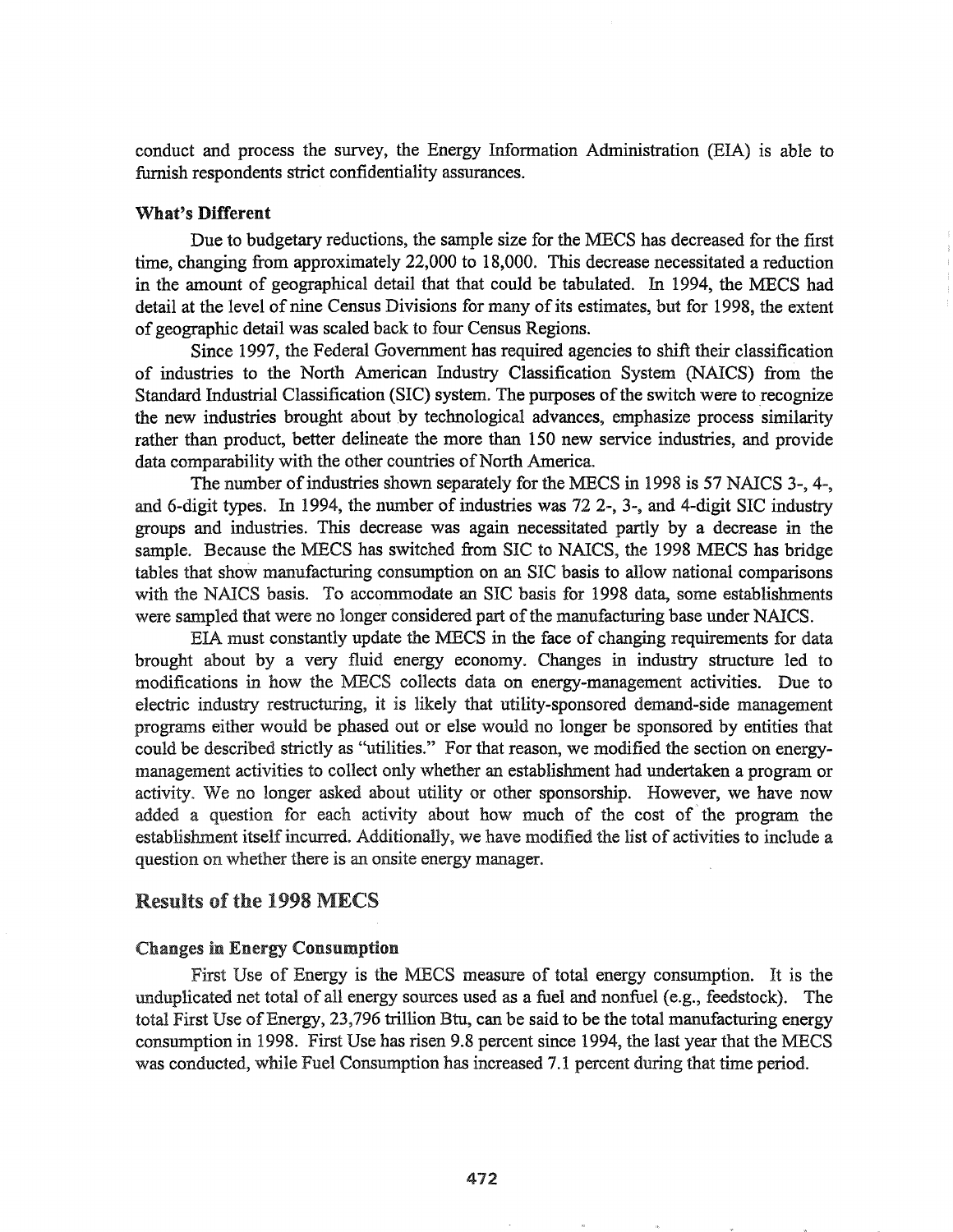



Manufacturing has shown tremendous growth since 1985, the first year that the MECS was conducted. Figure 1 shows the pattern of manufacturing production using industrial production indices from the Federal Reserve Board (Department of Commerce, 2000). Both First Use and Fuel Consumption appear to follow the production changes fairly well through 1994. However, by 1998, production had risen 23 percent but energy consumption had not kept pace.

There are many possible reasons for that deviation. The first is that manufacturing is getting more energy efficient—that is, consumes less energy for a unit of production. Manufacturers now have a greater motivation to become more energy efficient than perhaps they did during the late 1980's and early 1990's, when energy prices were stable or declining (EIA 2000). The perception of higher energy prices could cause manufacturers to make more efficiency improvements. A further motivation has been the possibility of enforced greenhouse gas compliance. The 1998 MECS has confirmed a previous report that industrial greenhouse gas emissions did not grow as fast as production, largely because of slowgrowing energy consumption (EIA 1999).

As that report suggested, another possibility is the structural shift of manufacturing away from energy-intensive industries. Even though overall production has risen and consumption has not kept pace, one can use the MECS to look at the changes in individual industries to see whether they mirror the overall change. In fact, the two most energyintensive groups, Chemicals and Petroleum  $&$  Coal Products, have fuel consumption that actually rose faster than production (see Figure 2).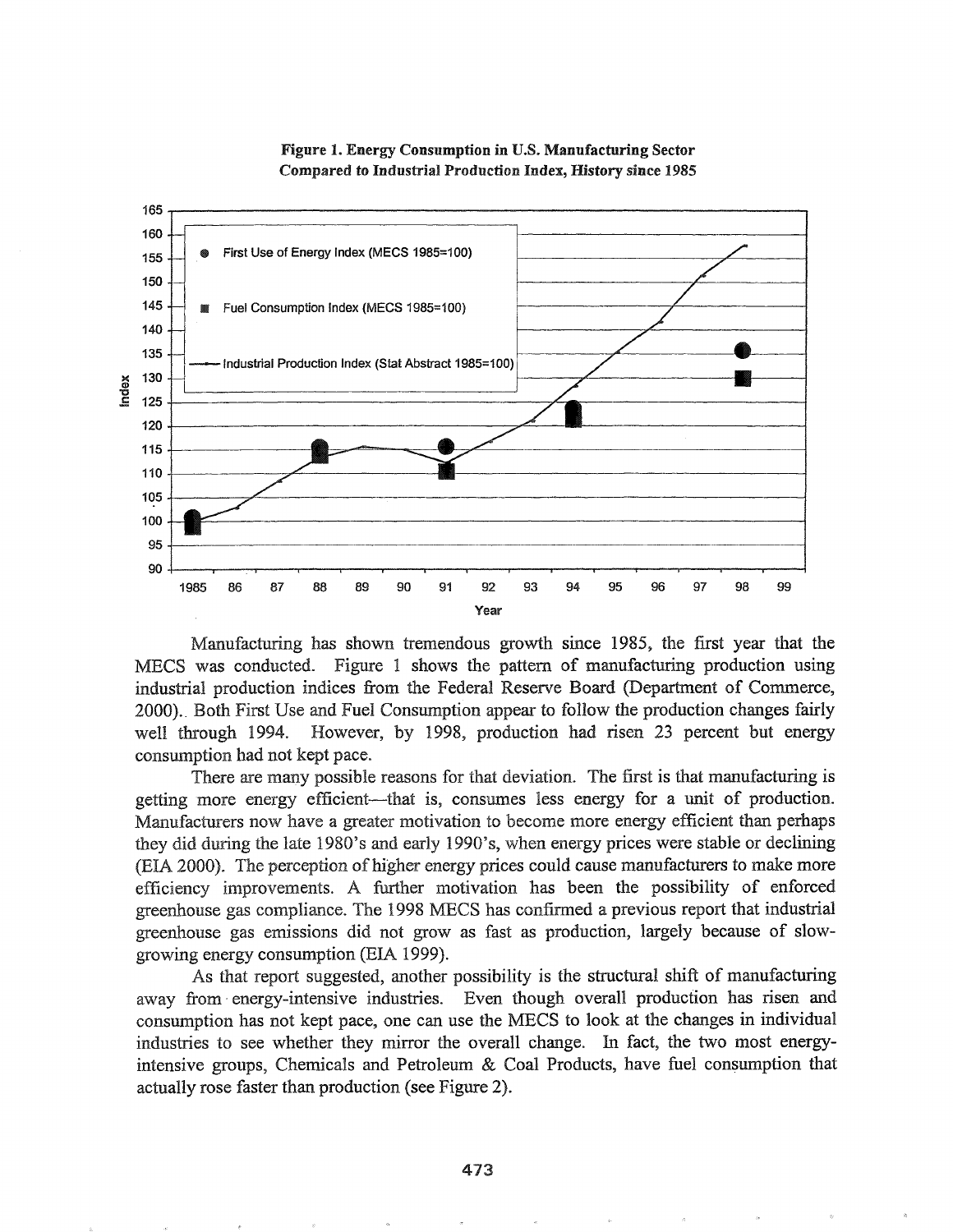

Figure 2. Fuel Consumption Compared to Industrial Production Index for the 2 Most Energy-Intensive Manufacturers in U.S., History since 1985

A different set of production measures, constant-dollar value of shipments from the Bureau of Economic Analysis (BEA), confirms the overall size of the production increase of manufacturing from 1994 to 1998 of approximately 22 percent. We can compute ratios of energy consumption per dollar value of shipments, which we will denote as energy intensity, using MECS fuel consumption and BEA constant dollar value of shipments. By so doing, we obtain an observed 1994 value of 4.80 thousand Btu per dollar value of shipments and 4.22 thousand Btu per dollar for 1998. Thus, from 1994 to 1998 there was a drop in energy intensity of 12.2 percent. Part of the efficiency gains may be due to a shifting away from higher intensive industries into lower ones. Previous analyses have verified those types of shifts for earlier years (see for example, EIA 1998). We can rebase the 1998 energy intensity value to reflect the industry structure of 1994, by applying the 1994 BEA value of shipments ratios to each 1998 individual industry energy intensity.<sup>2</sup> Thus, the manufacturing 1998 energy intensity rebased to 1994 industry structure computes to 4.62 thousand Btu per dollar value of shipments. Comparing that value to the 1994 intensity yields a drop of intensity of only 3.7 percent.

Although the rebased intensity decrease cannot be deemed properly to be the "real" efficiency gain, it is a better value to use when trying to evaluate the efficiency improvements that manufacturers have been making. Later in this paper, we will look at their participation in energy-management programs. Additionally, by looking at the relative contribution of non-process energy use, we will try to see what influence the unusually mild weather may have had on consumption.

<sup>&</sup>lt;sup>2</sup> An application of the Lespeyres index.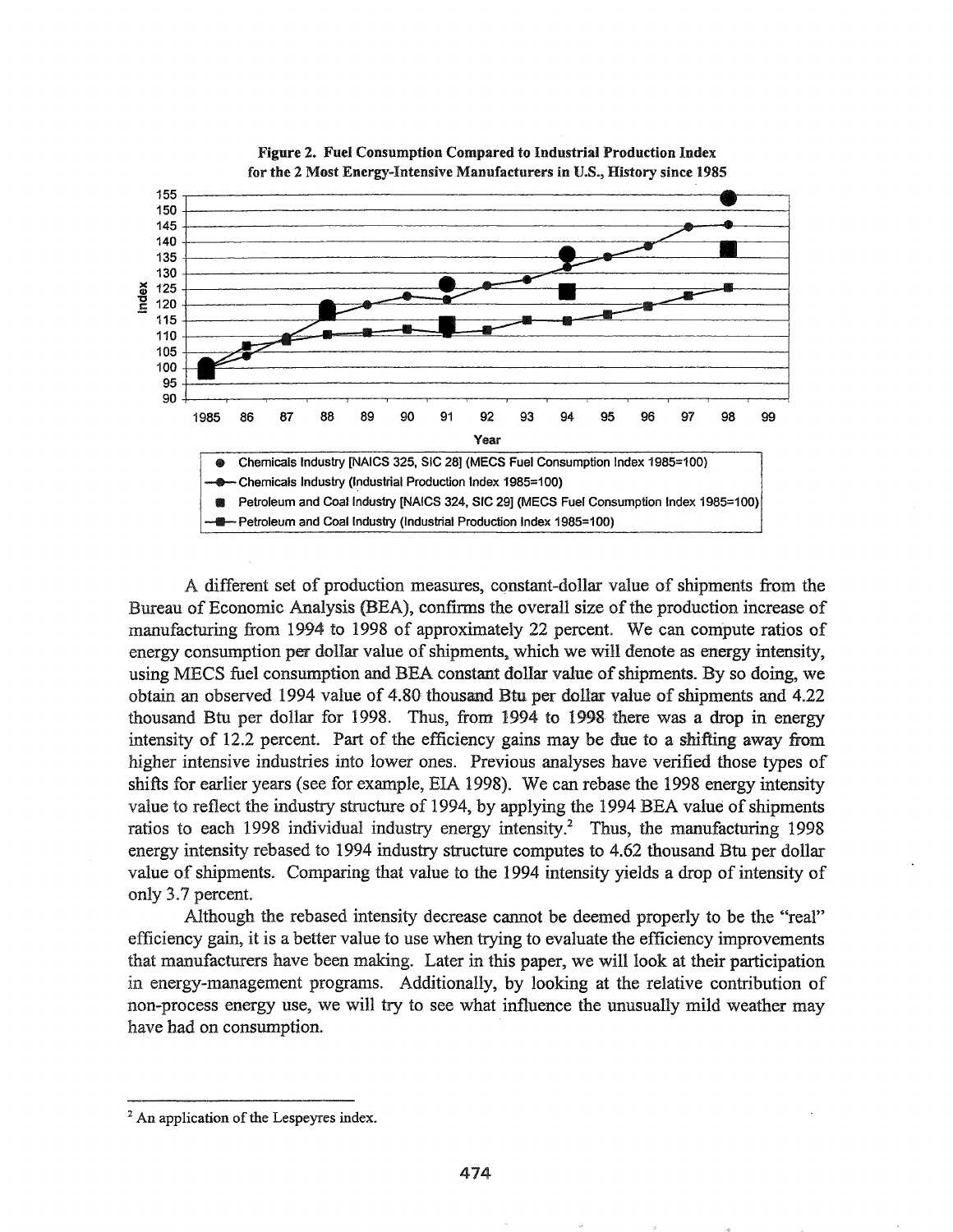### **Other Measures of Energy Consumption**

One advantage to the MECS is that it features four different measures of energy consumption. Already mentioned above were First Use and Fuel Consumption. Fuel Consumption was formerly known as Total Inputs for Heat, Power, and Electricity Generation. It represents all Fuel Consumption, both purchased and that which was produced onsite. Fuel Consumption has increased approximately 7.1 percent since 1994, somewhat less than the almost 10 percent increase of first use consumption. Four industry sectors, Chemicals, Petroleum and Coal Products, Paper, and Primary Metals together account for 71 percent of Fuel Consumption. That proportion is virtually unchanged from 1994.

Nonfuel (feedstock) use is a measure of energy sources consumed for the purposes other than the production of heat and power. Nonfuel use in 1998 increased 9.3 percent since 1994. Two of the industry sectors, Petroleum & Coal Products and Chemicals, account for 89 percent of the nonfuel use in manufacturing. The MECS measure of nonfuel use is *not* simply the difference between First Use of Energy and Fuel Consumption. First Use excludes energy consumption that arises from the feedstock use of another energy source. This ensures that First Use would not count the same consumption twice as different substances. Thus, First Use counts the coal that enters the coke oven to produce coal coke. It does not count the coke that is used in the blast furnace from the coal input.. Fuel Consumption would count the coke but not the nonfuel use of coal.

The fourth measure of energy consumption measured by the MECS is Offsite-Produced Fuel Consumption. Unlike Total Fuel Consumption, Offsite-Produced Fuel Consumption excludes the fuel produced onsite from byproducts or from captive mines and wells. The relative contribution of Offsite-Produced Fuel Consumption to total fuel is approximately 75 percent. That proportion is relatively unchanged from the 1994 ratio.

### **Electricity Demand and Generation**

When the MECS looks at the consumption measures described above, electricity consumption does not duplicate the fuels that went into onsite generation. For that reason, electricity consumption in the first use and total fuel measures is estimated as "Net Electricity." Net Electricity is defined as the sum of electricity purchases, transfers in, generation from noncombustible renewable energy, minus sales and transfers offsite. Cogeneration and conventional electric generation are excluded from the net electricity quantity to avoid double counting.

Often users have a special interest in the total amount of electricity consumed at the establishment, regardless of any inherent double counting brought about by onsite generation. The MECS measure of Net Demand for Electricity is then the appropriate measure. Unlike Net Electricity, Net Demand adds back in all the onsite generation, then has sales and transfers offsite deducted. Net Demand for Electricity in 1998 was 1,025,149 million kilowatthours, an increase of 12 percent from 1994. However, somewhat unexpectedly, onsite generation remained unchanged from 1994. In other words, onsite generation actually accounted for a greater proportion of demand for electricity in 1994 than in 1998.

While the 1998 MECS was in progress, analysts discovered that there were several cases of manufacturing establishments that had previously operated onsite generation facilities that they had since sold. Many then purchased the electricity back from the facility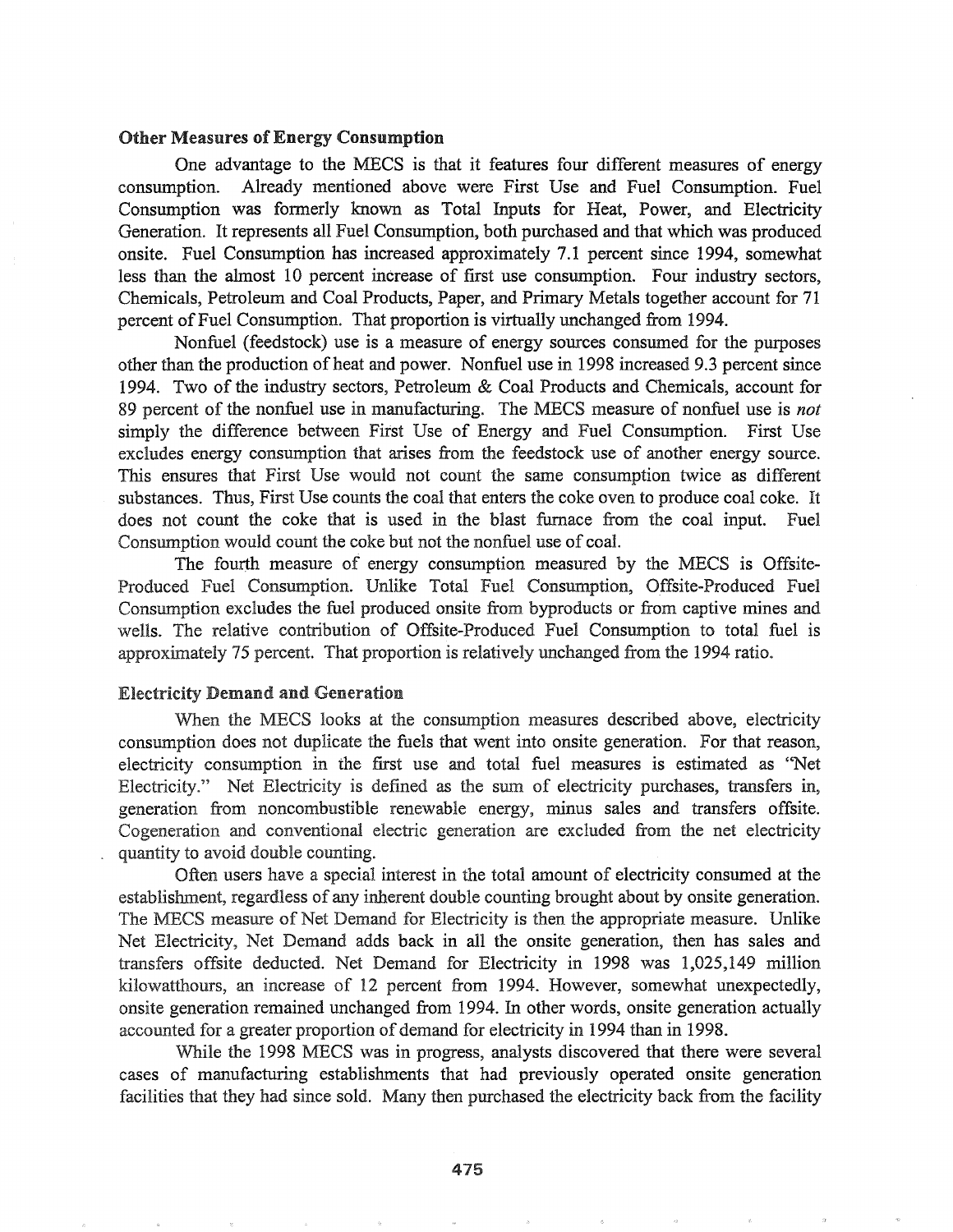that they had once owned. One explanation is that manufacturing establishments no longer felt capable or willing to operate onsite generation facilities that competed with other company resources to perform their primary function of manufacturing. Under the new economic outlook brought about by electricity restructuring, potential operators now found those plants more attractive to take on. It is possible that the MECS data will contradict other sources of electricity generation data. The MECS only includes as onsite generation those facilities that are owned by and co-located with manufacturing establishments. Those generation facilities that may themselves be owned by manufacturing *companies* but are not co-located with manufacturing plants are excluded from MECS tallies of onsite generation.

If the switch from onsite-generated electricity to purchases is indeed occurring as the MECS indicates, that may support the finding above of a decline in energy consumption per unit of output. The manufacturing population as measured by the MECS is no longer including the fuels used to generate the electricity, along with losses, but rather counting only the lower Btu-value electricity itself.

#### Energy End-Use and Weather

The MECS collects data on the end-use of major fuels. Manufacturers allot their fuel use to wide-ranging end-use categories. One of those categories is facility heating, ventilation and air conditioning (HVAC). In 1994, of the fuel that MECS respondents allocated to end-uses, 5.6 percent went to direct  $HVAC<sup>3</sup>$ . Due to the unusually mild winter weather of 1998, one might expect to see a discernible decrease in HVAC use relative to the other uses.. In fact, in 1998, the relative proportion of HVAC appeared to increase to 6.1 percent<sup>4</sup>, although the result was not statistically signficant.

MECS end-use estimates have shown stable proportional relationships since they were first introduced in the 1991 MECS. That may be due in part to the categories themselves, which were broadly defined. For significant changes to be detectable, new operating procedures and technological upgrades would have to be both extremely influential and widely adopted. End-use data are not necessarily, and probably not, derived from the direct reporting of metered equipment and processes. Best-guess estimates were acceptable and most likely used, especially in nonprocess end-use estimates. The analysis of end-use changes may have the greatest usefulness· within a narrowly defined population in which widespread change affecting energy consumption is known to the analyst.

### Energy-Management Activities

The MECS attempts to measure the extent of manufacturers' participation in any energy-management activity (EMA). EMA is defined as those practices, procedures, and programs designed to reduce an establishment's use of energy in performing specific functions that are part of normal building operations.

<sup>&</sup>lt;sup>3</sup> The word "direct" is used here to indicate that steam and hot water produced from boilers are not allocated to end-uses by MECS respondents.

<sup>4</sup> Due to the way MECS data were processed, no accurate estimate for sampling error exists for these particular ratios. As a surrogate test, we examined HVAC use of natural gas alone, the most widely used heating fuel. The difference in ratios proved not to be statistically significant.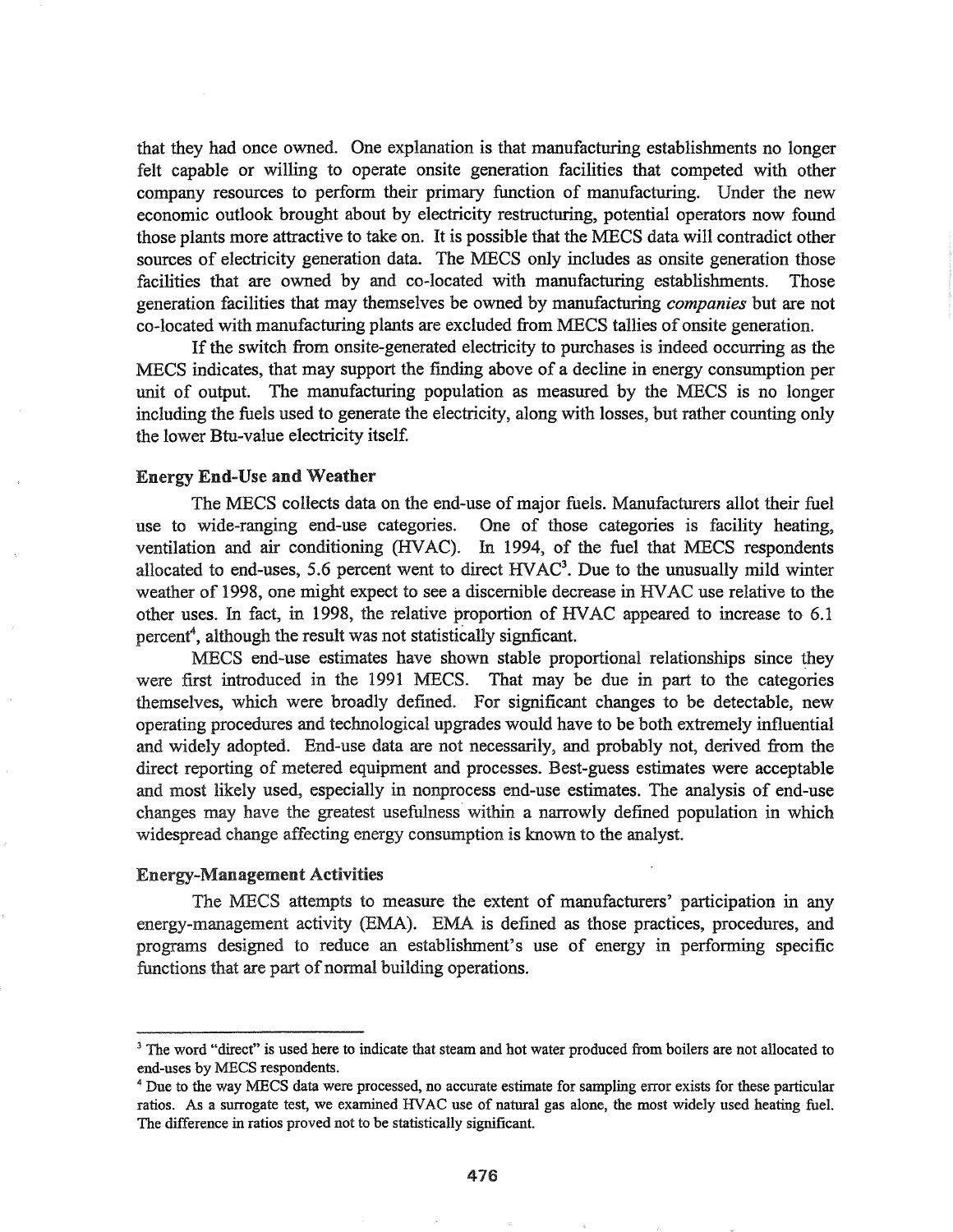The 1998 MECS asked manufacturers about their involvement in 17 specific EMAs, the most commonly used of which are shown in Table 1. Counts of the number of establishments participating in each of these 17 EMAs have been tabulated at the level of 3digit NAICS codes, for display on the MECS website. In 1994, the five most-used EMAs were:

- Energy Audits (26,443 count compared to 24,338 in 1998);
- Equipment installation or retrofit to improve energy efficiency affecting Facility Lighting (18,074 count compared to 25,354 in 1998);
- Electricity Load Control (17,558 count compared to 20,922 in 1998);
- Equipment Rebates (12,668 count compared to 4,861 in 1998);
- Power Factor Correction or Improvement (12,597 count compared to 19,541 in 1998).

However in 1998, as shown in Table 1, increased emphasis has been placed on other EMAs, such as equipment improvements for Compressed Air, HVAC, and Machine Drive. In fact, Equipment Rebates suffered the largest drop in establishment participation as utility sponsorship waned.

For the first time ever, the MECS asked establishments if they had on staff a full-time Energy Manager whose major function is to direct or plan energy strategies relating to energy use and energy-efficient technology within the plant. Only 1.0% of the manufacturing establishments (2,245 count) declared that Energy Managers were in place.

Also for the first time ever, the MECS asked, in general terms, how much of the cost associated with a specific EMA was paid for by the establishment itself. In this way, the MECS can provide a gauge of the likelihood of manufacturers to undertake a particular EMA under their own auspices, without financial aid or sponsorship from outside sources, such as utility or Government. There were only two EMAs (Energy Audits and Electricity Load Control) in which considerably less than 50% of the participating manufacturers claimed to pay for all of the costs associated with the energy-saving activity. Only 29% of those participating in Energy Audits paid for all of the associated costs, while 41% paid for absolutely none of the Audit costs. Likewise, only 37% of participants in Electricity Load Control paid for all of its costs, with 25% paying no costs at all for Load Control.

#### **General Technologies**

The use of modern-day technology is essential in the conservation and efficient use of energy. The MECS specifically asked manufacturers about the use of four specific technologies, noted in Table 2. Usage of three of the four general technologies increased during 1998. Usage of Computer Control of Building-Wide Environment, which declined, was affected by the loss of 12,000 publishing establishments (newspapers, magazines, books) from the manufacturing base due to the classification conversion from SIC to NAICS codes; in 1994, one out of eight publishers utilized this type of Computer Control.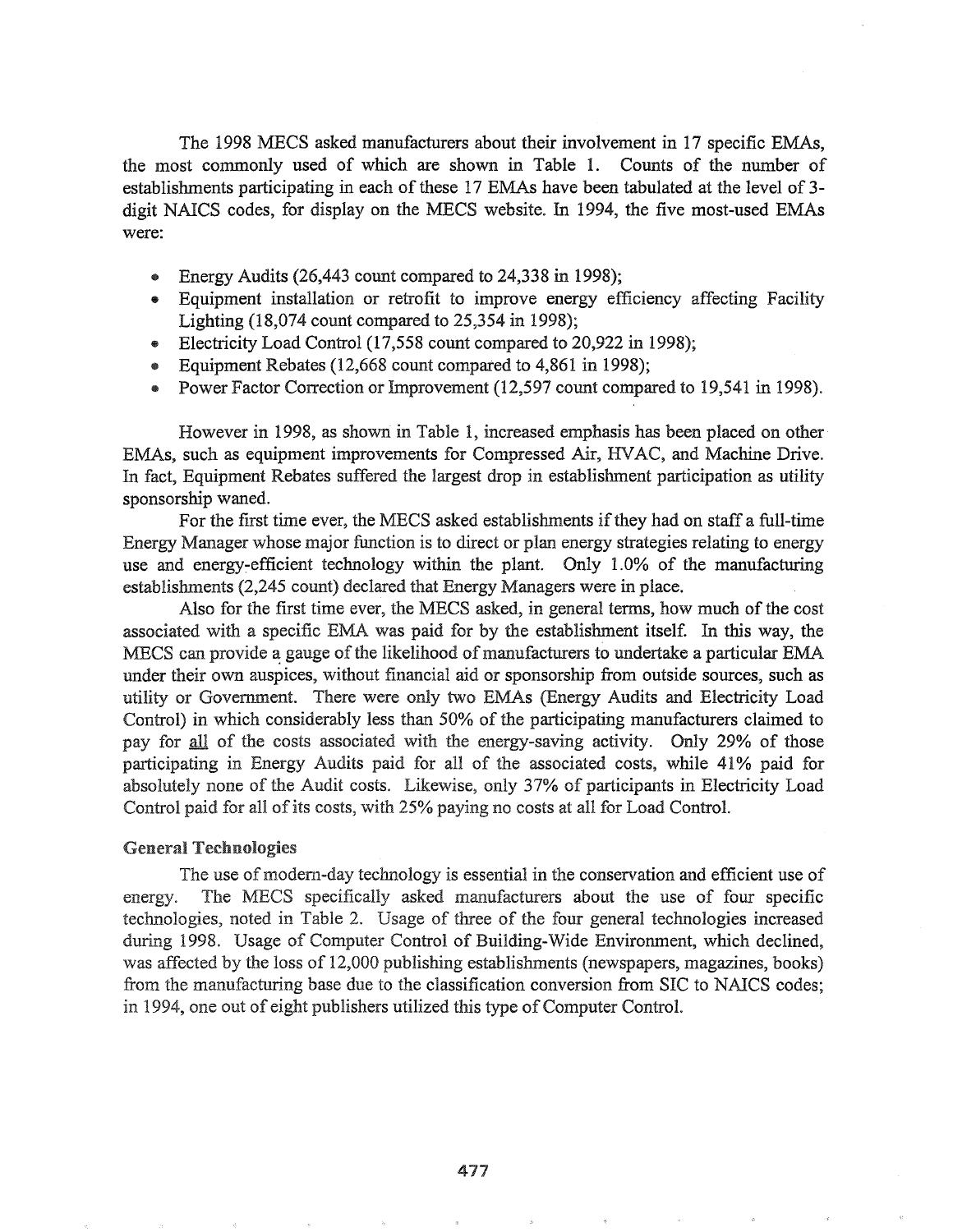|  |                                                                    |  | Table 1. Number of Establishments Participating in Energy-Management Activities: |  |
|--|--------------------------------------------------------------------|--|----------------------------------------------------------------------------------|--|
|  | Comparison of 1998 versus 1994 National Data for the United States |  |                                                                                  |  |

|                                    | 1998                  |       | 1994                     |            |  |
|------------------------------------|-----------------------|-------|--------------------------|------------|--|
|                                    | Sample Frame: 226,813 |       | Sample Frame: 246,925    |            |  |
|                                    | Establishment         |       | Percent of Establishment | Percent of |  |
| Type of EMA                        | Count                 | Total | Count                    | Total      |  |
| Participation in any EMA           | 75,448                | 33.3% | 44,735                   | 18.1       |  |
| Top 5 EMAs in 1998:                |                       |       |                          |            |  |
| <b>Equipment Installation or</b>   | 29,531                | 13.0% | Not collected            |            |  |
| Retrofit Primarily to Improve      |                       |       |                          |            |  |
| <b>Energy Efficiency affecting</b> |                       |       |                          |            |  |
| Compressed Air Systems             |                       |       |                          |            |  |
| (compressors, sizing, leak         |                       |       |                          |            |  |
| reduction)                         |                       |       |                          |            |  |
| <b>Equipment Installation or</b>   | 25,354                | 11.2% | 18,074                   | 7.3        |  |
| Retrofit Primarily to Improve      |                       |       |                          |            |  |
| Energy Efficiency affecting        |                       |       |                          |            |  |
| <b>Facility Lighting</b>           |                       |       |                          |            |  |
| Equipment Installation or          | 24,421                | 10.8% | 11,707                   | 4.7        |  |
| Retrofit Primarily to Improve      |                       |       |                          |            |  |
| <b>Energy Efficiency affecting</b> |                       |       |                          |            |  |
| Facility Heating, Ventilation,     |                       |       |                          |            |  |
| and Air Conditioning (HVAC)        |                       |       |                          |            |  |
| <b>Energy Audits</b>               | 24,338                | 10.7% | 26,443                   | 10.7       |  |
| Equipment Installation or          | 22,201                | 9.8%  | 10,986                   | 4.4        |  |
| Retrofit Primarily to Improve      |                       |       |                          |            |  |
| <b>Energy Efficiency affecting</b> |                       |       |                          |            |  |
| Direct Machine Drive               |                       |       |                          |            |  |
| (adjustable-speed drives,          |                       |       |                          |            |  |
| motors, pumps)                     |                       |       |                          |            |  |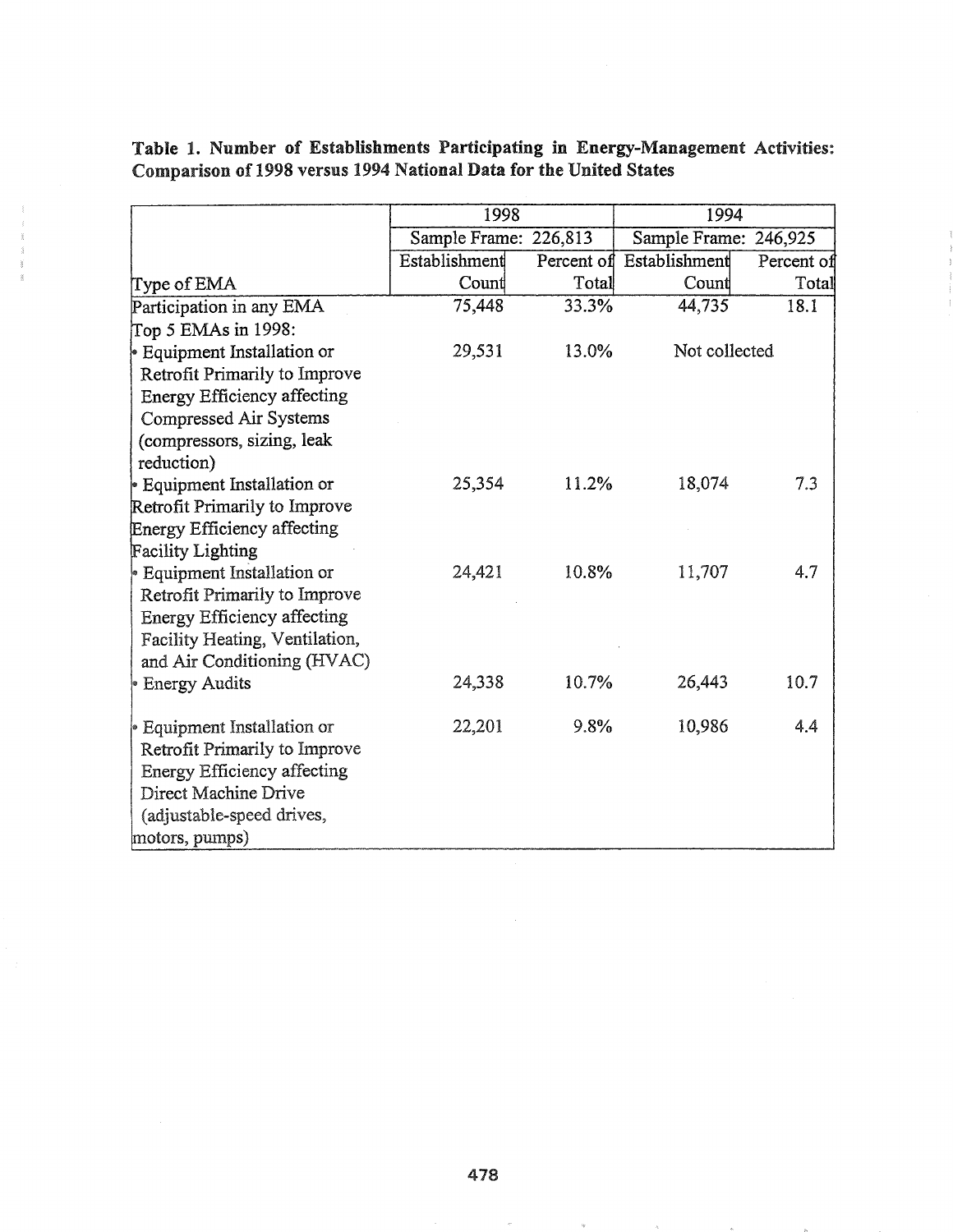|                                  | 1998                  |            | 1994                  |            |  |
|----------------------------------|-----------------------|------------|-----------------------|------------|--|
|                                  | Sample Frame: 226,813 |            | Sample Frame: 246,925 |            |  |
|                                  | Establishment         | Percent of | Establishment         | Percent of |  |
| Type of Gen Tech                 | Count                 | Total      | Count                 | Total      |  |
| • Adjustable-Speed Motors        | 48,842                | 21.5%%     | 41,960                | 17.0%      |  |
| • Computer Control of            | 28,472                | 12.6%      | 25,441                | 10.3%      |  |
| Processes or Major               |                       |            |                       |            |  |
| <b>Energy-Using Equipment</b>    |                       |            |                       |            |  |
| (boilers, furnaces, conveyor)    |                       |            |                       |            |  |
| • Computer Control of            | 17,048                | 7.5%       | 25,942                | 10.5%      |  |
| <b>Building-Wide Environment</b> |                       |            |                       |            |  |
| (lights, equipment for           |                       |            |                       |            |  |
| space heating and cooling)       |                       |            |                       |            |  |
| <b>Waste Heat Recovery</b>       | 11,867                | 5.2%       | 10,250                | 4.2%       |  |

## Table 2. Number of Establishments Using a Particular General Technology: Comparison of 1998 versus 1994 National Data for the United States

### Cogeneration Technology

Cogeneration is the production of electrical energy and another fonn of useful energy, such as heat or steam, through the sequential use of energy. There are five technologies commonly associated with cogeneration, as listed in Table 3, and the MECS specifically asked manufacturers about their use of each.

Usage of cogeneration technologies in 1998 declined somewhat from 1994 levels, for which there are several reasons. As mentioned earlier, electricity restructuring continues to impact the way in which manufacturers conduct business to acquire electric power at favorable rates. Specific cases have been documented whereby a manufacturer has sold an onsite generation facility that was fonnerly owned, with accompanying electricity buy-back arrangement with the generation facility. Increased competition in the supplier market has spawned alternative sources from which to purchase electricity. Such sources, other than local utilities, include independent power producers, brokers, marketers, marketing subsidiaries of utilities, or cogenerators not located at the establishment site.

### Conclusions

The 1998 MECS recorded a gain of 9.8 percent in First Use of Energy in the U.S. manufacturing sector, in comparison to the 1994 level. However, that increase appeared smaller-than-expected when judged against the strength of the industrial sector, which grew 22.9 percent since 1994 in terms of the industrial production indices. Various reasons were offered for this discrepancy in growth: continuing progress in energy efficiency, lessening impact of energy-intensive industries, stagnating demand for onsite electricity generation, and growing use of energy-management activities.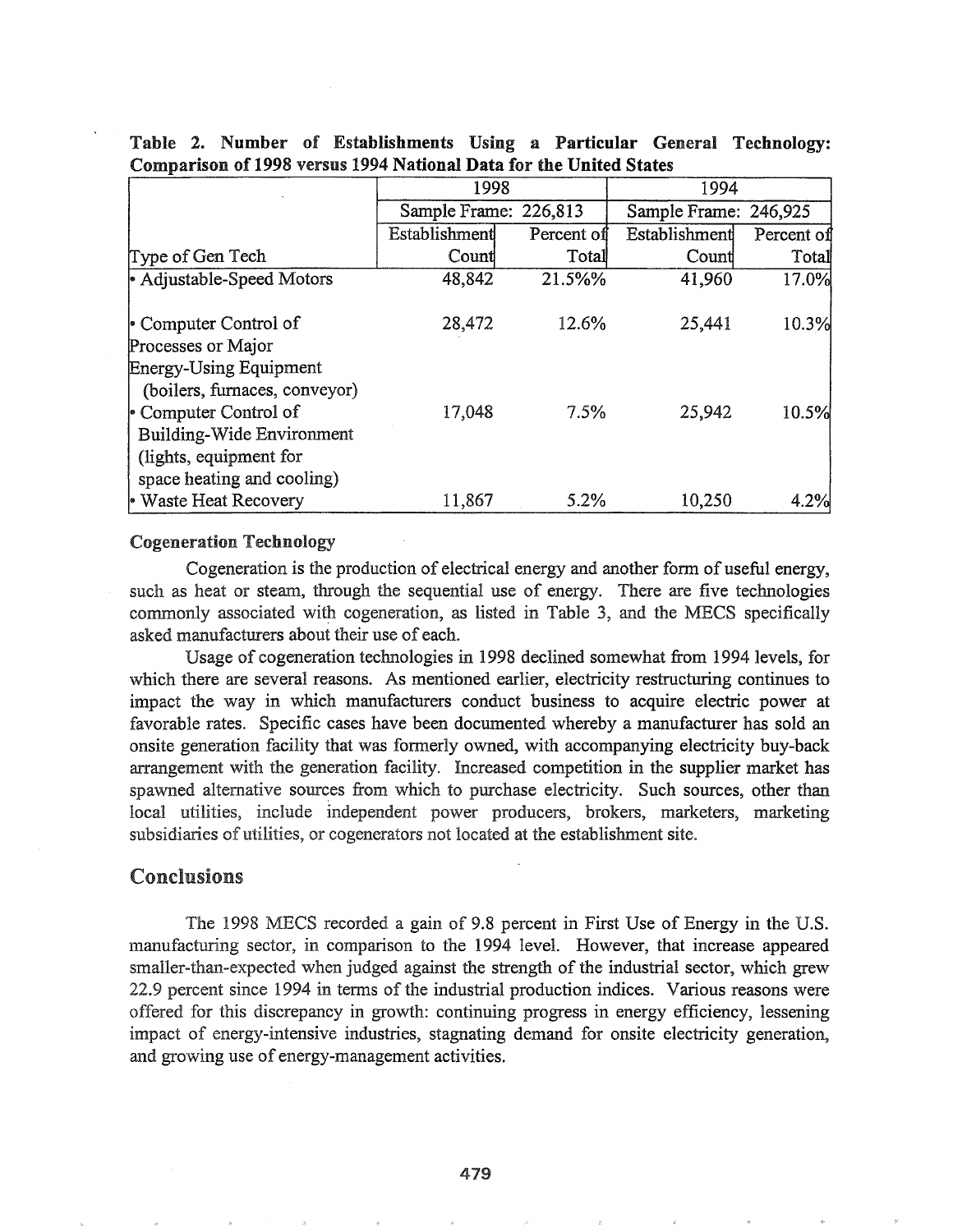|                                                                    |  |  |  | Table 3. Number of Establishments Using a Particular Cogeneration Technology: |  |  |  |  |  |
|--------------------------------------------------------------------|--|--|--|-------------------------------------------------------------------------------|--|--|--|--|--|
| Comparison of 1998 versus 1994 National Data for the United States |  |  |  |                                                                               |  |  |  |  |  |

|                                   | 1998                  |       | 1994                     |            |  |
|-----------------------------------|-----------------------|-------|--------------------------|------------|--|
|                                   | Sample Frame: 226,813 |       | Sample Frame: 246,925    |            |  |
|                                   | Establishment         |       | Percent of Establishment | Percent of |  |
| Type of Cogen Tech                | Count                 | Total | Count                    | Total      |  |
| Use of any of 5 Listed Cogen Tech | 1,382                 | 0.61% | 2,109                    | 0.85%      |  |
| • Steam Turbines Supplied by      | 859                   | 0.38% | 1,315                    | 0.53%      |  |
| Conventional or Fluidized         |                       |       |                          |            |  |
| <b>Bed Boilers</b>                |                       |       |                          |            |  |
| Conventional Combustion           | 304                   | 0.13% | 375                      | 0.15%      |  |
| Turbines with Heat Recovery       |                       |       |                          |            |  |
| Steam Turbines Supplied by        | 290                   | 0.13% | 456                      | 0.18%      |  |
| Heat Recovered from               |                       |       |                          |            |  |
| High-Temperature Processes        |                       |       |                          |            |  |
| Internal Combustion Engines       | 290                   | 0.13% | 370                      | 0.15%      |  |
| with Heat Recovery                |                       |       |                          |            |  |
| Combined-Cycle Combustion         | 84                    | 0.04% | 60                       | 0.02%      |  |
| Turbines                          |                       |       |                          |            |  |

The year 1998 was perceived to be a milder period in terms of weather, especially during the winter months of January through March. However, the MECS data for end-use consumption, particularly for Facility Heating, Ventilation, and Air Conditioning, failed to detect a statistical difference from that of past years for which data were collected.

EIA expects to expand on the use of the 1998 MECS data by conducting studies on the changes in energy intensity in the U.S. manufacturing sector, including structural shift in consumers' demand for manufactured products. As available, results will be posted on the MECS website at: http://www.eia.doe.gov/emeu/mecs/contents.html.

# References

- Bureau of Economic Analysis. 2000. Shipments of Manufacturing Industries (Data Tables) Washington, D.C.: U.S. Department of Commerce, Bureau of Economic Analysis, **Industry Economics Divisio**
- [Census] U.S. Department of Commerce. 2000. Statistical Abstracts of the United States: 1999. (CD-ROM) Washington, D.C.: U.S. Bureau of the Census.